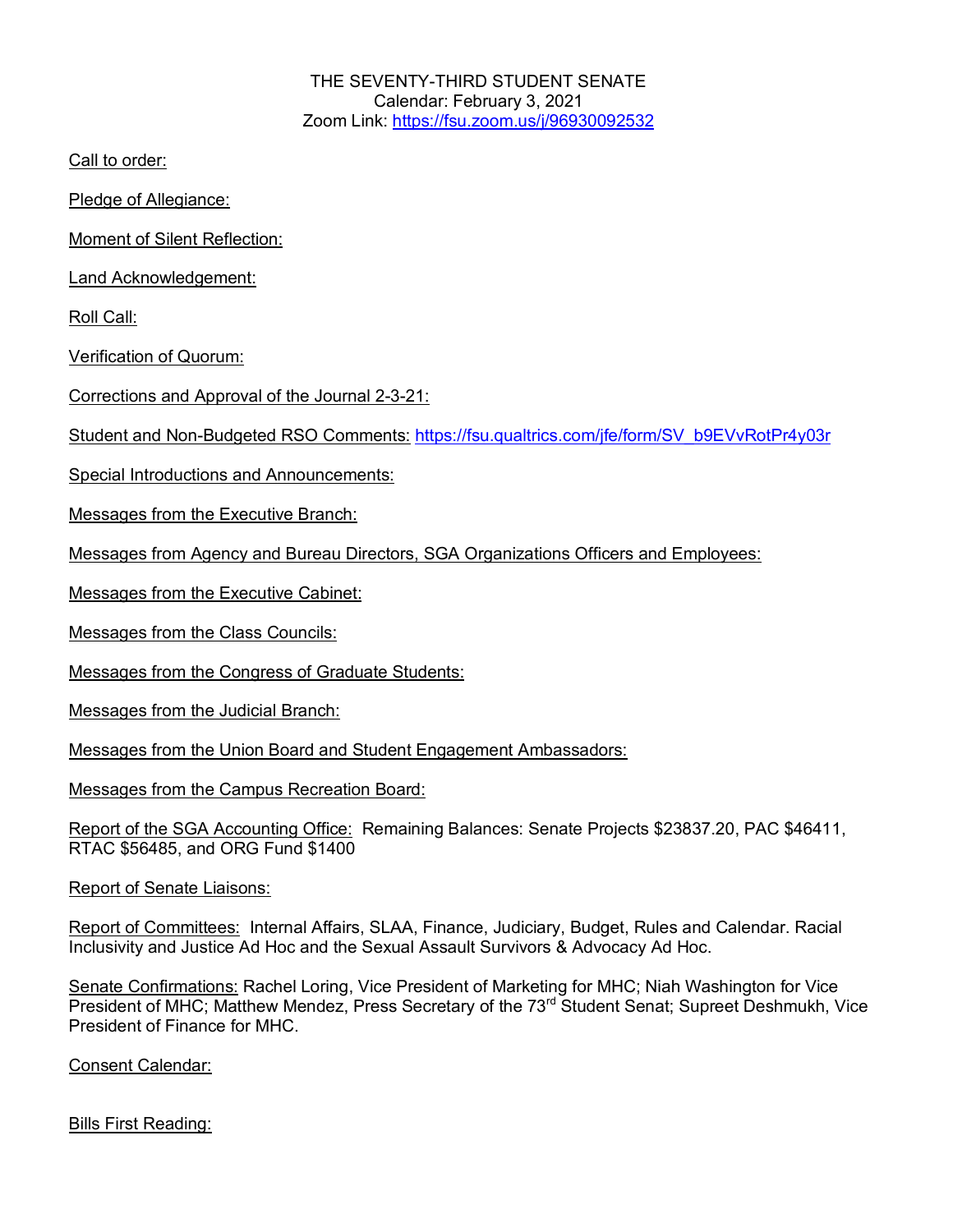- Bill 3 Sponsored by Senator Villacorta (P) Updating the list of major offices to preserve checks and balances and address conflicts of interest. **REFERRED TO JUDICIARY 01.13. TABLED IN JUDICIARY, 01.22., 01.26.** Bill 4 Sponsored by Senator Villacorta (P) Amending the Candidate Screening Process. **REFERRED TO JUDICIARY THEN INTERNAL AFFAIRS 01.13. PASSED IN JUDICIARY, 01.22. TABLED IN INTERNAL AFFAIRS, 01.25., 02.01., 02.08.** Bill 10 Sponsored by Senator Boole Implementing instant runoff voting procedures for elections to improve voter freedom and vote integrity.
- Bill 11 Sponsored by Senator Marcus (P) Allocating \$8,100.00 to fund the installation of changing tables in highly-trafficked areas of campus to support students with young dependents.
- Bill 12 Sponsored by Senator Murcia (P) Reallocating unspent funds through a transfer of \$1.5 million from A&S Sweepings Account to Requesting Organizations.

## Bills Second Reading:

Bill 9 Sponsored by Senator England (P) To amend an unnecessary restriction on forwarding letters. **REFERRED TO INTERNAL AFFAIRS, THEN JUDICIARY 01.27. TABLED IN INTERNAL AFFAIRS, 02.01. PASSED IN INTERNAL AFFAIRS, 02.09.**

## Constitutional Amendments:

## Resolutions:

| <b>Resolution 4</b> | Sponsored Senator Villacorta (P)<br>Amending Senate structure and composition about who should run the meeting<br>during the transition of senate and vacancies. REFERRED TO RULES &<br>CALENDAR 01.13. TABLED IN RULES & CALENDAR 01.20., 01.27., 02.01., 02.03.                                                     |
|---------------------|-----------------------------------------------------------------------------------------------------------------------------------------------------------------------------------------------------------------------------------------------------------------------------------------------------------------------|
| Resolution 9        | Sponsored Senator Daraldik (P)<br>Denounce the claim by the Burning Spear Organization that they control the Student<br>Government Association Student Senate, REFERRED TO SLAA THEN RULES &<br><b>CALENDAR 1.13. TABLED IN SLAA 1.19., 02.01.</b>                                                                    |
| Resolution 10       | Sponsored Senator Daraldik (P)<br>Imploring the SGA Executive Branch, FSU Administration, and any entity incorporated<br>as a part of the Florida State University to rescind their support of the IHRA Definition<br>of Antisemitism. REFERRED TO SLAA 1.20. TABLED IN SLAA. 02.01.                                  |
| Resolution 15       | Sponsored Senator Tackett, Ramos (P), Villacorta, Marcus, Arutt, Stults, Gerdts,<br>Preshia, Fineout, Little (Co)<br>FSU is urged to recognize undocumented and immigrant students with support,<br>avenues for access, and structures of protection from discrimination and deportation.<br>REFERRED TO SLAA, 02.03. |